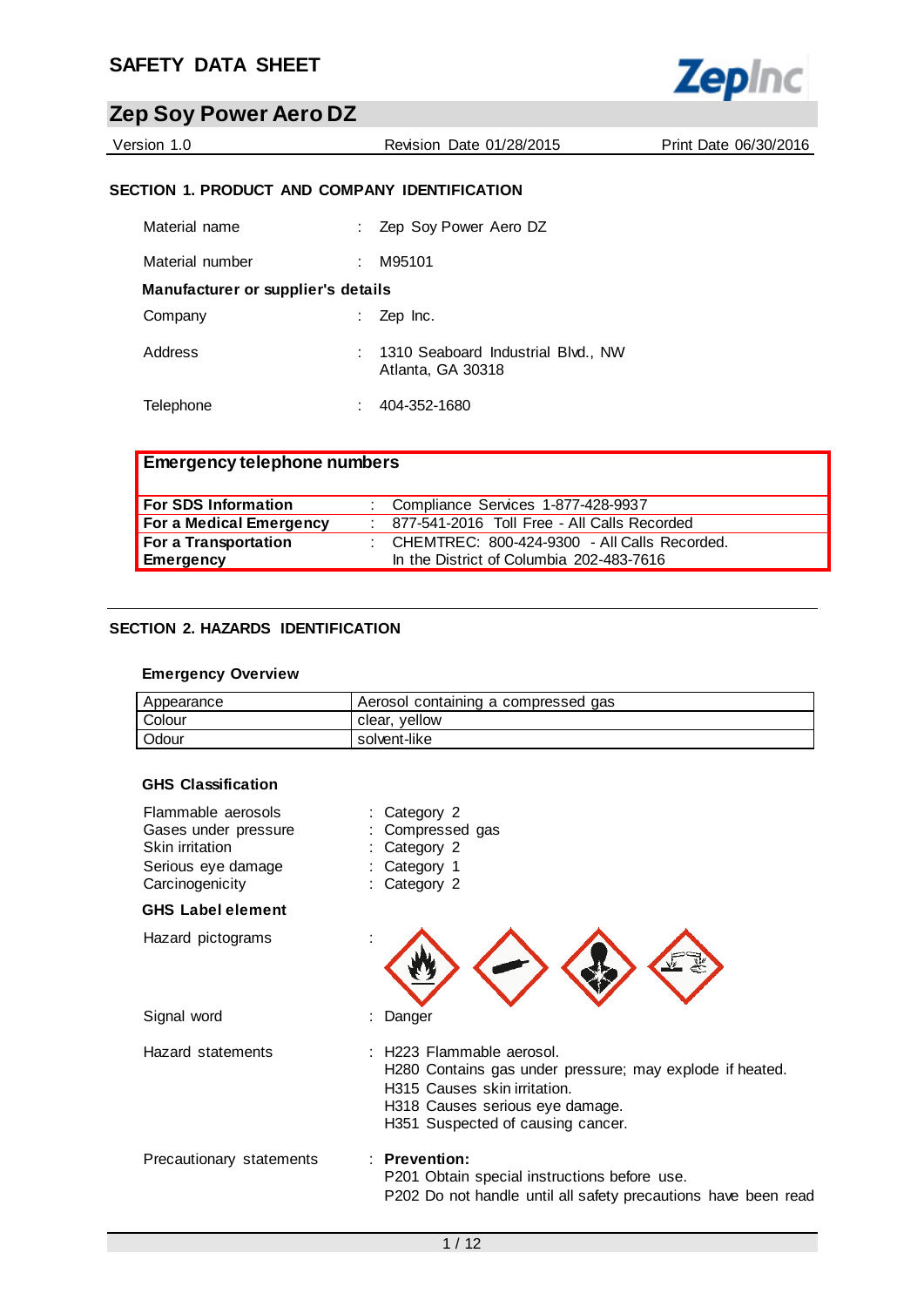

| Version 1.0                     | Revision Date 01/28/2015                                                                                                                                                                                                                                                                                                                              | Print Date 06/30/2016 |
|---------------------------------|-------------------------------------------------------------------------------------------------------------------------------------------------------------------------------------------------------------------------------------------------------------------------------------------------------------------------------------------------------|-----------------------|
|                                 | and understood.<br>P210 Keep away from heat, hot surfaces, sparks, open flames<br>and other ignition sources. No smoking.<br>P211 Do not spray on an open flame or other ignition source.<br>P251 Pressurized container: Do not pierce or burn, even after                                                                                            |                       |
|                                 | use.<br>P264 Wash skin thoroughly after handling.                                                                                                                                                                                                                                                                                                     |                       |
|                                 | P280 Wear eye protection/ face protection.<br>P280 Wear protective gloves.                                                                                                                                                                                                                                                                            |                       |
|                                 | P281 Use personal protective equipment as required.<br>Response:                                                                                                                                                                                                                                                                                      |                       |
|                                 | P302 + P352 IF ON SKIN: Wash with plenty of soap and water.<br>P305 + P351 + P338 + P310 IF IN EYES: Rinse cautiously with<br>water for several minutes. Remove contact lenses, if present<br>and easy to do. Continue rinsing. Immediately call a POISON<br>CENTER or doctor/ physician.<br>P308 + P313 IF exposed or concerned: Get medical advice/ |                       |
|                                 | attention.<br>P332 + P313 If skin irritation occurs: Get medical advice/                                                                                                                                                                                                                                                                              |                       |
|                                 | attention.<br>P362 Take off contaminated clothing and wash before reuse.                                                                                                                                                                                                                                                                              |                       |
|                                 | Storage:<br>P405 Store locked up.                                                                                                                                                                                                                                                                                                                     |                       |
|                                 | P410 + P412 Protect from sunlight. Do not expose to<br>temperatures exceeding 50 °C/ 122 °F.<br>Disposal:                                                                                                                                                                                                                                             |                       |
|                                 | P501 Dispose of contents/container in accordance with local<br>regulation.                                                                                                                                                                                                                                                                            |                       |
| <b>Potential Health Effects</b> |                                                                                                                                                                                                                                                                                                                                                       |                       |
| Carcinogenicity:                |                                                                                                                                                                                                                                                                                                                                                       |                       |
| <b>IARC</b>                     | Group 2B: Possibly carcinogenic to humans                                                                                                                                                                                                                                                                                                             |                       |
| <b>ACGIH</b>                    | cumene<br>No component of this product present at levels greater than or<br>equal to 0.1% is identified as a carcinogen or potential                                                                                                                                                                                                                  | 98-82-8               |
| <b>OSHA</b>                     | carcinogen by ACGIH.<br>No component of this product present at levels greater than or<br>equal to 0.1% is identified as a carcinogen or potential                                                                                                                                                                                                    |                       |
| <b>NTP</b>                      | carcinogen by OSHA.<br>No component of this product present at levels greater than or<br>equal to 0.1% is identified as a known or anticipated carcinogen<br>by NTP.                                                                                                                                                                                  |                       |

## **SECTION 3. COMPOSITION/INFORMATION ON INGREDIENTS**

Substance / Mixture : Mixture

## **Hazardous components**

| l Chemical Name                             | CAS-No.    | Concentration [%]       |
|---------------------------------------------|------------|-------------------------|
| Distillates (petroleum), hydrotreated light | 64742-47-8 | $\vert$ >= 30 - < 50    |
| Alcohols, C9-11, ethoxylated                | 68439-46-3 | $1 > 1 - 5$             |
| carbon dioxide                              | 124-38-9   | $\vert \rangle = 1 - 5$ |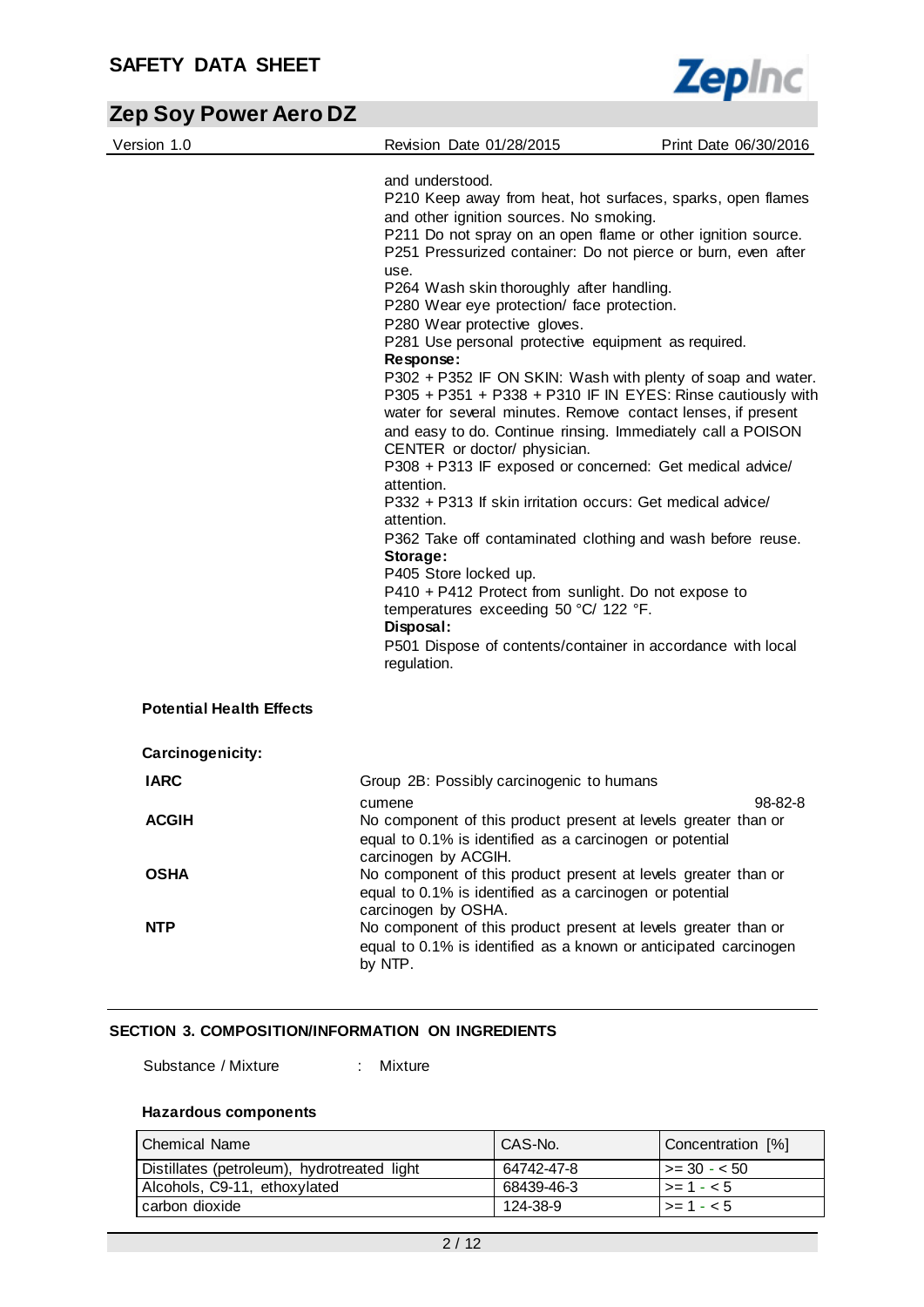## **SAFETY DATA SHEET**



# **Zep Soy Power Aero DZ**

| Revision Date 01/28/2015                    | Print Date 06/30/2016 |
|---------------------------------------------|-----------------------|
| 1,2,4-trimethylbenzene<br>95-63-6           | $\vert$ >= 1 - < 5    |
| 108-67-8                                    | $>= 1 - 5$            |
| 1,2,3-trimethylbenzene<br>526-73-8          | $>= 1 - 5$            |
| Alcohols, C12-16, ethoxylated<br>68551-12-2 | $>= 1 - 5$            |
|                                             |                       |

## **SECTION 4. FIRST AID MEASURES**

| General advice          | : Move out of dangerous area.<br>Consult a physician.<br>Show this safety data sheet to the doctor in attendance.<br>Do not leave the victim unattended.                                                                                                                                                                                                         |
|-------------------------|------------------------------------------------------------------------------------------------------------------------------------------------------------------------------------------------------------------------------------------------------------------------------------------------------------------------------------------------------------------|
| If inhaled              | : If unconscious place in recovery position and seek medical<br>advice.<br>If symptoms persist, call a physician.                                                                                                                                                                                                                                                |
| In case of skin contact | : Take off contaminated clothing and shoes immediately.<br>Get medical attention if irritation develops and persists.<br>Wash contaminated clothing before re-use.<br>Wash off immediately with plenty of water for at least 15<br>minutes.                                                                                                                      |
| In case of eye contact  | : Small amounts splashed into eyes can cause irreversible<br>tissue damage and blindness.<br>Continue rinsing eyes during transport to hospital.<br>Remove contact lenses.<br>Protect unharmed eye.<br>Keep eye wide open while rinsing.<br>If eye irritation persists, consult a specialist.<br>Rinse immediately with plenty of water for at least 15 minutes. |
| If swallowed            | : Clean mouth with water and drink afterwards plenty of water.<br>Keep respiratory tract clear.<br>Never give anything by mouth to an unconscious person.<br>If symptoms persist, call a physician.<br>DO NOT induce vomiting unless directed to do so by a<br>physician or poison control center.<br>Take victim immediately to hospital.                       |

## **SECTION 5. FIREFIGHTING MEASURES**

| Suitable extinguishing media            | : Alcohol-resistant foam<br>Carbon dioxide (CO2)<br>Dry chemical               |
|-----------------------------------------|--------------------------------------------------------------------------------|
| Unsuitable extinguishing<br>media       | : High volume water jet                                                        |
| Specific hazards during<br>firefighting | : Do not allow run-off from fire fighting to enter drains or water<br>courses. |
| Hazardous combustion<br>products        | : Carbon dioxide (CO2)<br>Carbon monoxide<br>Smoke                             |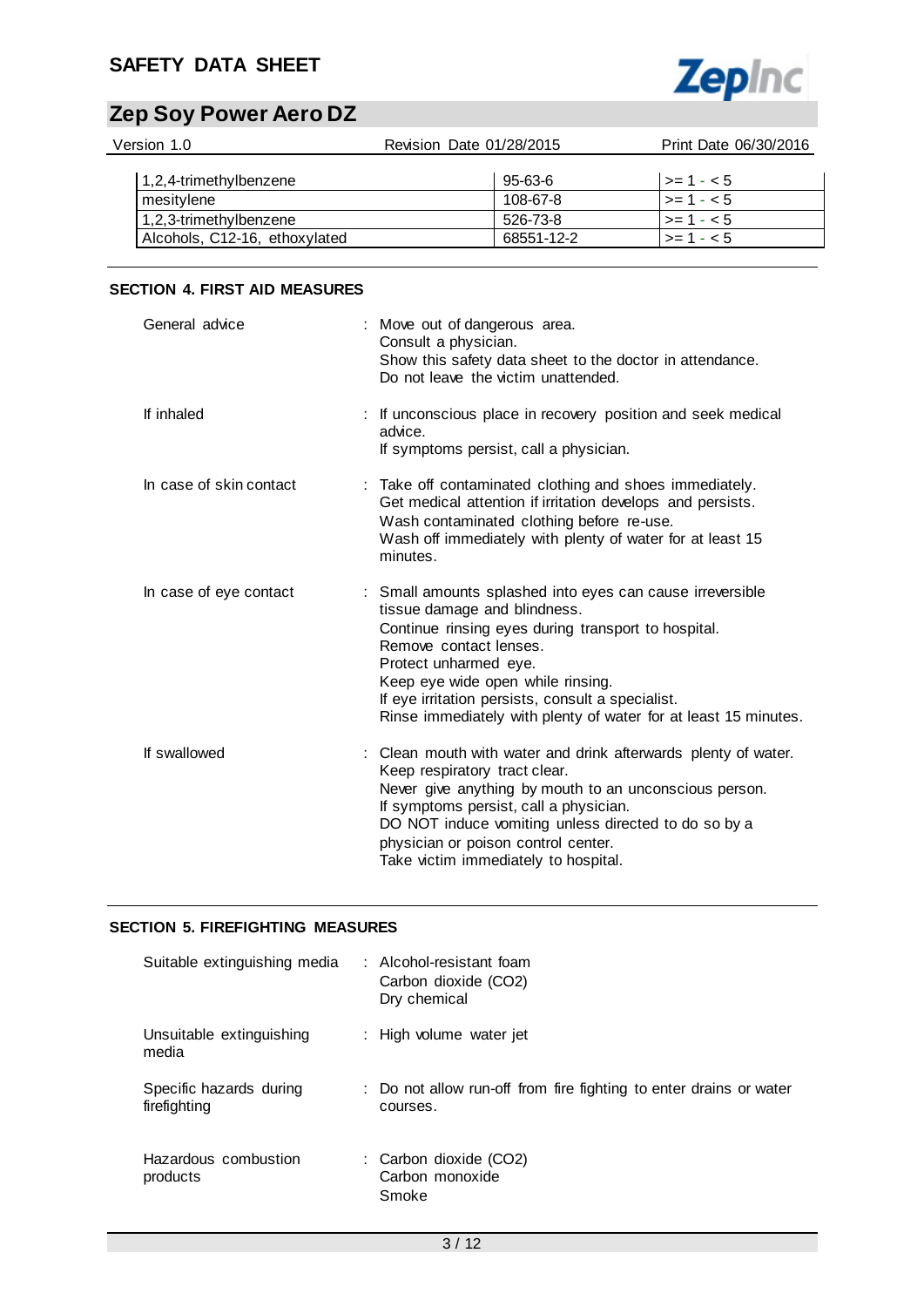

| Version 1.0                                      | Revision Date 01/28/2015                                                                                                                                                                                                                                                                                                                                                                 | Print Date 06/30/2016 |
|--------------------------------------------------|------------------------------------------------------------------------------------------------------------------------------------------------------------------------------------------------------------------------------------------------------------------------------------------------------------------------------------------------------------------------------------------|-----------------------|
| Specific extinguishing<br>methods                | : Use extinguishing measures that are appropriate to local<br>circumstances and the surrounding environment.                                                                                                                                                                                                                                                                             |                       |
| Further information                              | : Collect contaminated fire extinguishing water separately. This<br>must not be discharged into drains.<br>Fire residues and contaminated fire extinguishing water must<br>be disposed of in accordance with local regulations.<br>For safety reasons in case of fire, cans should be stored<br>separately in closed containments.<br>Use a water spray to cool fully closed containers. |                       |
| Special protective equipment<br>for firefighters | : Wear self-contained breathing apparatus for firefighting if<br>necessary.                                                                                                                                                                                                                                                                                                              |                       |

## **SECTION 6. ACCIDENTAL RELEASE MEASURES**

| Personal precautions,<br>protective equipment and<br>emergency procedures | : Use personal protective equipment.<br>Ensure adequate ventilation.<br>Remove all sources of ignition.<br>Evacuate personnel to safe areas.<br>Beware of vapours accumulating to form explosive<br>concentrations. Vapours can accumulate in low areas. |
|---------------------------------------------------------------------------|----------------------------------------------------------------------------------------------------------------------------------------------------------------------------------------------------------------------------------------------------------|
| Environmental precautions                                                 | : Prevent product from entering drains.<br>Prevent further leakage or spillage if safe to do so.<br>If the product contaminates rivers and lakes or drains inform<br>respective authorities.                                                             |
| Methods and materials for<br>containment and cleaning up                  | : Soak up with inert absorbent material (e.g. sand, silica gel,<br>acid binder, universal binder, sawdust).<br>Sweep up or vacuum up spillage and collect in suitable<br>container for disposal.                                                         |

## **SECTION 7. HANDLING AND STORAGE**

| Advice on safe handling     | : Do not breathe vapours/dust.<br>Avoid contact with skin and eyes.<br>For personal protection see section 8.<br>Smoking, eating and drinking should be prohibited in the<br>application area.<br>Take precautionary measures against static discharges.<br>Provide sufficient air exchange and/or exhaust in work rooms.<br>Open drum carefully as content may be under pressure.<br>Dispose of rinse water in accordance with local and national<br>regulations. |
|-----------------------------|--------------------------------------------------------------------------------------------------------------------------------------------------------------------------------------------------------------------------------------------------------------------------------------------------------------------------------------------------------------------------------------------------------------------------------------------------------------------|
| Conditions for safe storage | : BEWARE: Aerosol is pressurized. Keep away from direct sun<br>exposure and temperatures over 50 °C. Do not open by force<br>or throw into fire even after use. Do not spray on flames or<br>red-hot objects.<br>No smoking.<br>Keep container tightly closed in a dry and well-ventilated<br>place.<br>Containers which are opened must be carefully resealed and                                                                                                 |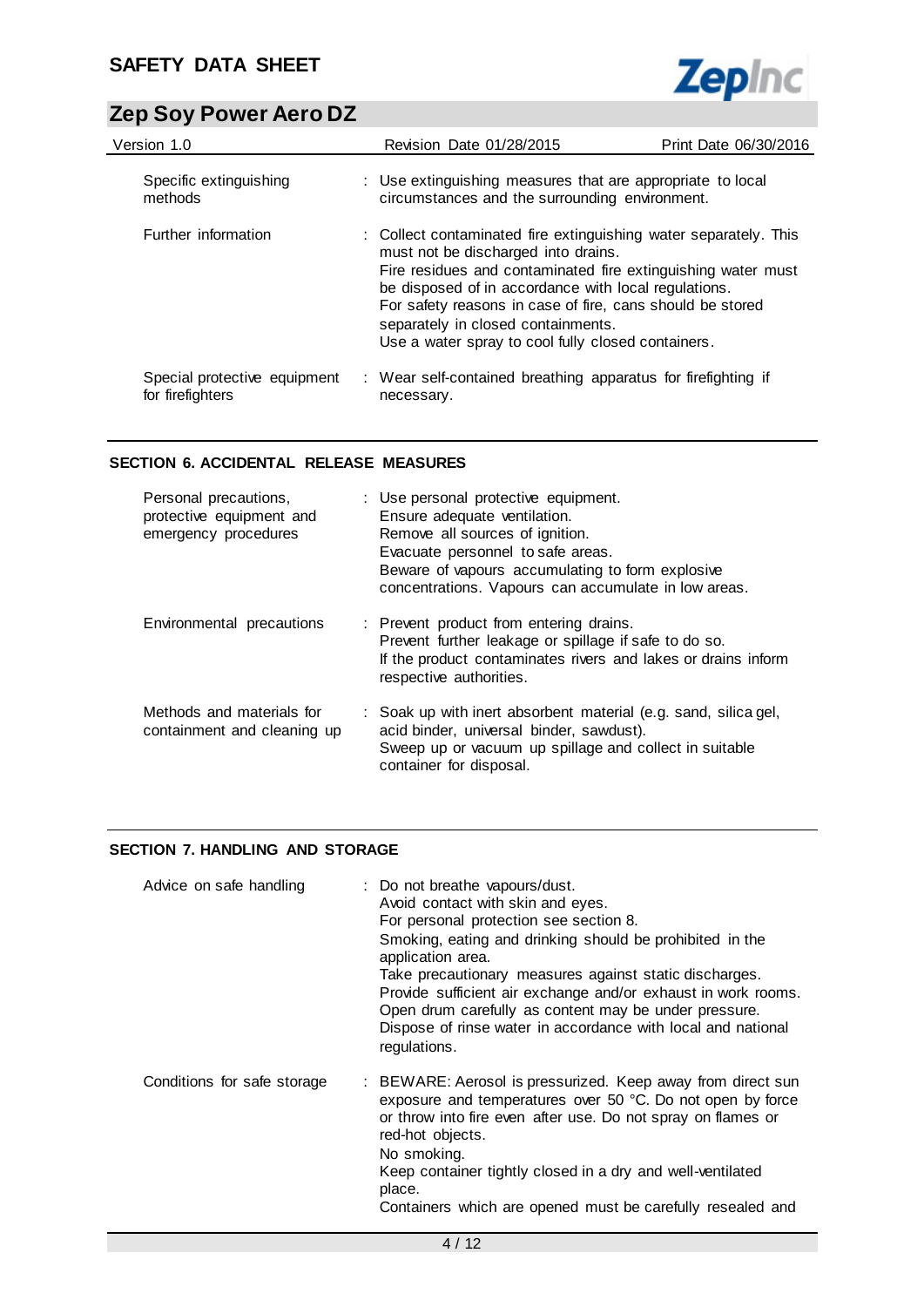

| Version 1.0        | Revision Date 01/28/2015                                                                                                                                               | Print Date 06/30/2016 |
|--------------------|------------------------------------------------------------------------------------------------------------------------------------------------------------------------|-----------------------|
|                    | kept upright to prevent leakage.<br>Observe label precautions.<br>Electrical installations / working materials must comply with<br>the technological safety standards. |                       |
| Materials to avoid | : Oxidizing agents                                                                                                                                                     |                       |

## **SECTION 8. EXPOSURE CONTROLS/PERSONAL PROTECTION**

| Components             | CAS-No.   | Value type<br>(Form of<br>exposure) | Control<br>parameters /<br>Permissible<br>concentration | <b>Basis</b>     |
|------------------------|-----------|-------------------------------------|---------------------------------------------------------|------------------|
| carbon dioxide         | 124-38-9  | <b>TWA</b>                          | 5,000 ppm                                               | <b>ACGIH</b>     |
|                        |           | <b>STEL</b>                         | 30,000 ppm                                              | <b>ACGIH</b>     |
|                        |           | <b>TWA</b>                          | 5,000 ppm<br>9,000 mg/m3                                | <b>NIOSH REL</b> |
|                        |           | <b>ST</b>                           | 30,000 ppm<br>54,000 mg/m3                              | <b>NIOSH REL</b> |
|                        |           | <b>TWA</b>                          | 5,000 ppm<br>9,000 mg/m3                                | OSHA Z-1         |
|                        |           | <b>TWA</b>                          | 10,000 ppm<br>18,000 mg/m3                              | OSHA P0          |
|                        |           | <b>STEL</b>                         | 30,000 ppm<br>54,000 mg/m3                              | OSHA P0          |
| 1,2,4-trimethylbenzene | 95-63-6   | <b>TWA</b>                          | 25 ppm<br>125 mg/m3                                     | NIOSH REL        |
| mesitylene             | 108-67-8  | <b>TWA</b>                          | 25 ppm<br>125 mg/m3                                     | <b>NIOSH REL</b> |
| 1,2,3-trimethylbenzene | 526-73-8  | <b>TWA</b>                          | 25 ppm<br>125 mg/m3                                     | <b>NIOSH REL</b> |
| xylenes                | 1330-20-7 | <b>TWA</b>                          | 100 ppm                                                 | <b>ACGIH</b>     |
|                        |           | <b>STEL</b>                         | 150 ppm                                                 | <b>ACGIH</b>     |
| cumene                 | 98-82-8   | <b>TWA</b>                          | 50 ppm                                                  | <b>ACGIH</b>     |
|                        |           | <b>TWA</b>                          | 50 ppm<br>245 mg/m3                                     | NIOSH REL        |
|                        |           | <b>TWA</b>                          | 50 ppm<br>245 mg/m3                                     | OSHA Z-1         |
|                        |           | <b>TWA</b>                          | 50 ppm<br>245 mg/m3                                     | OSHA P0          |

## **Components with workplace control parameters**

|  |  | Personal protective equipment |
|--|--|-------------------------------|
|--|--|-------------------------------|

| Respiratory protection     | : In the case of vapour formation use a respirator with an<br>approved filter.<br>In the case of dust or aerosol formation use respirator with an<br>approved filter. |
|----------------------------|-----------------------------------------------------------------------------------------------------------------------------------------------------------------------|
| Hand protection<br>Remarks | : The suitability for a specific workplace should be discussed<br>with the producers of the protective gloves.                                                        |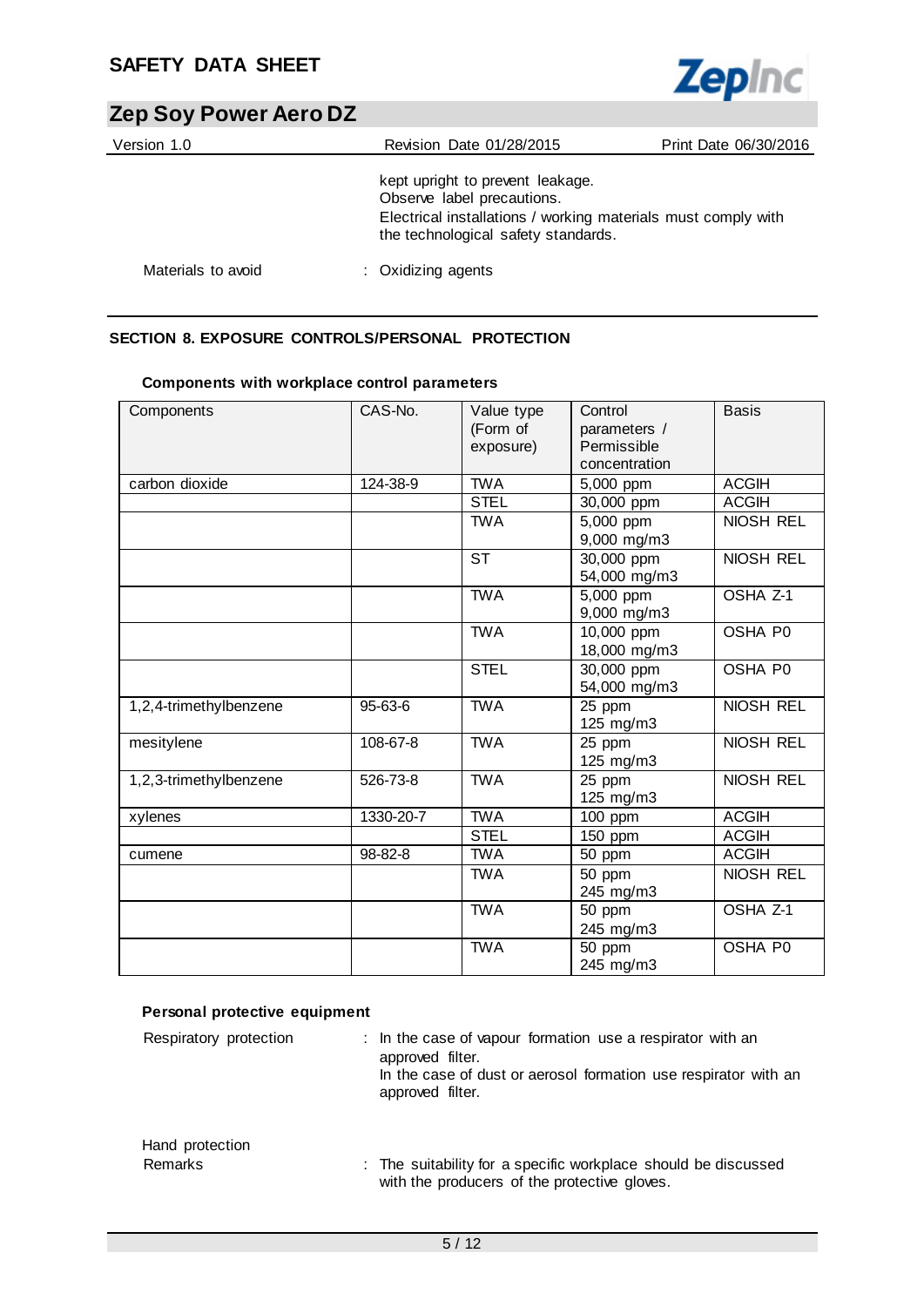

| Version 1.0              | Revision Date 01/28/2015                                                                                                                         | Print Date 06/30/2016 |
|--------------------------|--------------------------------------------------------------------------------------------------------------------------------------------------|-----------------------|
| Eye protection           | : Eye wash bottle with pure water<br>Tightly fitting safety goggles<br>Wear face-shield and protective suit for abnormal processing<br>problems. |                       |
| Skin and body protection | : impervious clothing<br>Choose body protection according to the amount and<br>concentration of the dangerous substance at the work place.       |                       |
| Hygiene measures         | : When using do not eat or drink.<br>When using do not smoke.<br>Wash hands before breaks and at the end of workday.                             |                       |

## **SECTION 9. PHYSICAL AND CHEMICAL PROPERTIES**

| Appearance                                 | Aerosol containing a compressed gas |
|--------------------------------------------|-------------------------------------|
| Colour                                     | clear, yellow                       |
| Odour                                      | solvent-like                        |
| Odour Threshold                            | no data available                   |
| pH                                         | not applicable                      |
| Melting point/freezing point               | not applicable<br>÷                 |
| Boiling point                              | $>160$ °C                           |
| Flash point                                |                                     |
|                                            | no data available                   |
| Evaporation rate                           | no data available                   |
| Upper explosion limit                      | no data available<br>÷.             |
| Lower explosion limit                      | no data available<br>÷.             |
| Vapour pressure                            | no data available                   |
| Relative vapour density                    | no data available                   |
| Density                                    | $0.88$ g/cm3                        |
| Solubility(ies)                            |                                     |
| Water solubility                           | emulsifiable                        |
| Solubility in other solvents               | not determined                      |
|                                            |                                     |
| Partition coefficient: n-<br>octanol/water | no data available                   |
| Auto-ignition temperature                  | not determined<br>÷                 |
| Thermal decomposition                      | no data available<br>÷.             |
| Viscosity                                  |                                     |
| Viscosity, kinematic                       | no data available                   |
|                                            |                                     |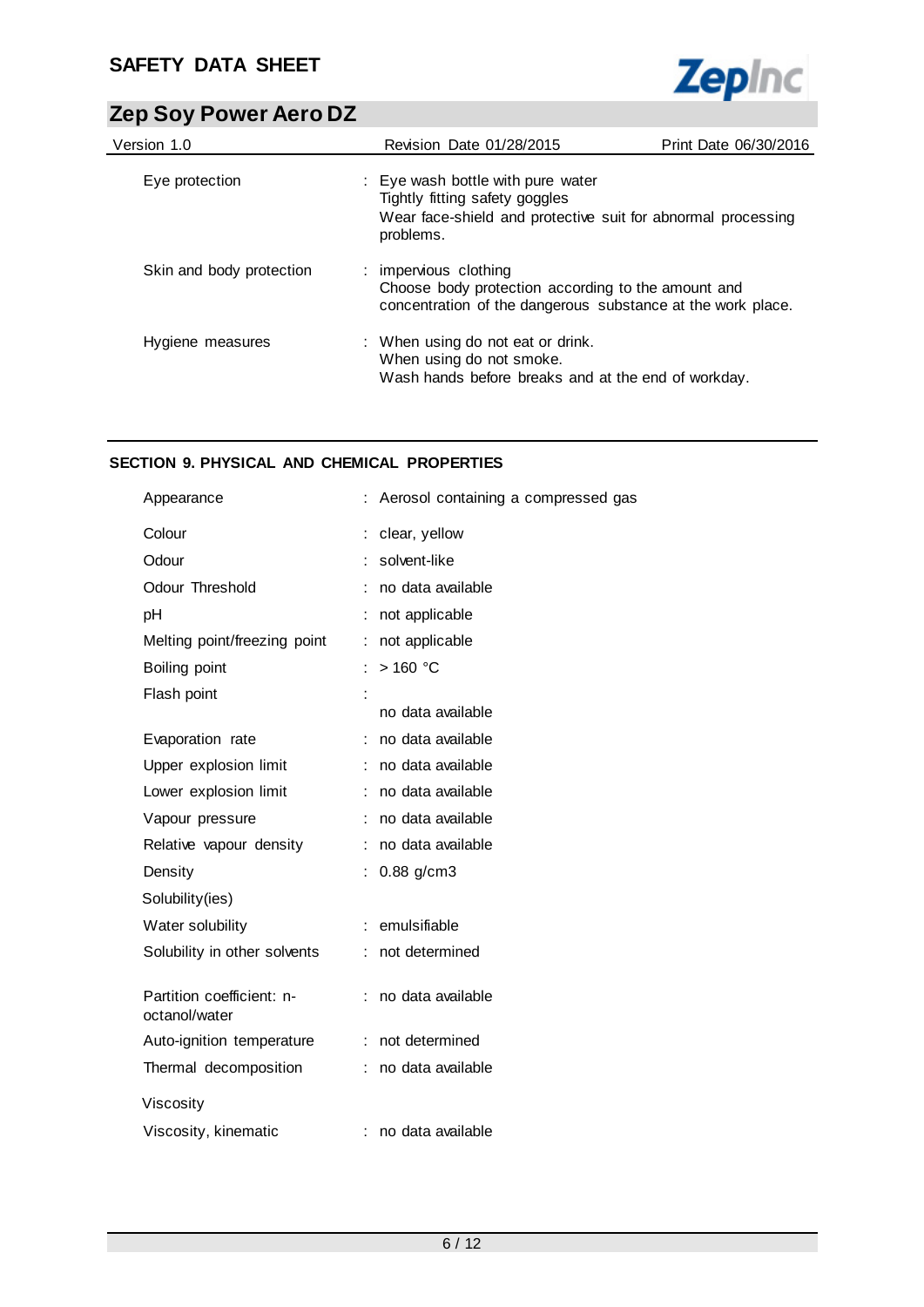

Version 1.0 Revision Date 01/28/2015 Print Date 06/30/2016

#### **SECTION 10. STABILITY AND REACTIVITY**

| Reactivity                            | $:$ Stable                                        |
|---------------------------------------|---------------------------------------------------|
| Chemical stability                    | : Stable under normal conditions.                 |
| Possibility of hazardous<br>reactions | : Vapours may form explosive mixture with air.    |
| Conditions to avoid                   | : Heat, flames and sparks.                        |
| Incompatible materials                | : Oxidizing agents                                |
| Hazardous decomposition<br>products   | : Organic Substances<br>Carbon oxides<br>Methanol |

## **SECTION 11. TOXICOLOGICAL INFORMATION**

#### **Acute toxicity**

| <b>Product:</b>           |                                                                                                                           |
|---------------------------|---------------------------------------------------------------------------------------------------------------------------|
| Acute oral toxicity       | : Acute toxicity estimate : $>$ 5,000 mg/kg<br>Method: Calculation method                                                 |
| Acute inhalation toxicity | : Acute toxicity estimate : $> 10$ mg/l<br>Exposure time: 4 h<br>Test atmosphere: dust/mist<br>Method: Calculation method |

#### **Components:**

| Alcohols, C9-11, ethoxylated: |                                |  |
|-------------------------------|--------------------------------|--|
| Acute oral toxicity           | : LD50 Oral rat: $1,400$ mg/kg |  |

#### **Skin corrosion/irritation**

## **Product:**

Remarks: Irritating to skin.

#### **Serious eye damage/eye irritation**

#### **Product:**

Remarks: May cause irreversible eye damage.

#### **Respiratory or skin sensitisation**

no data available

## **Germ cell mutagenicity**

no data available

#### **Carcinogenicity**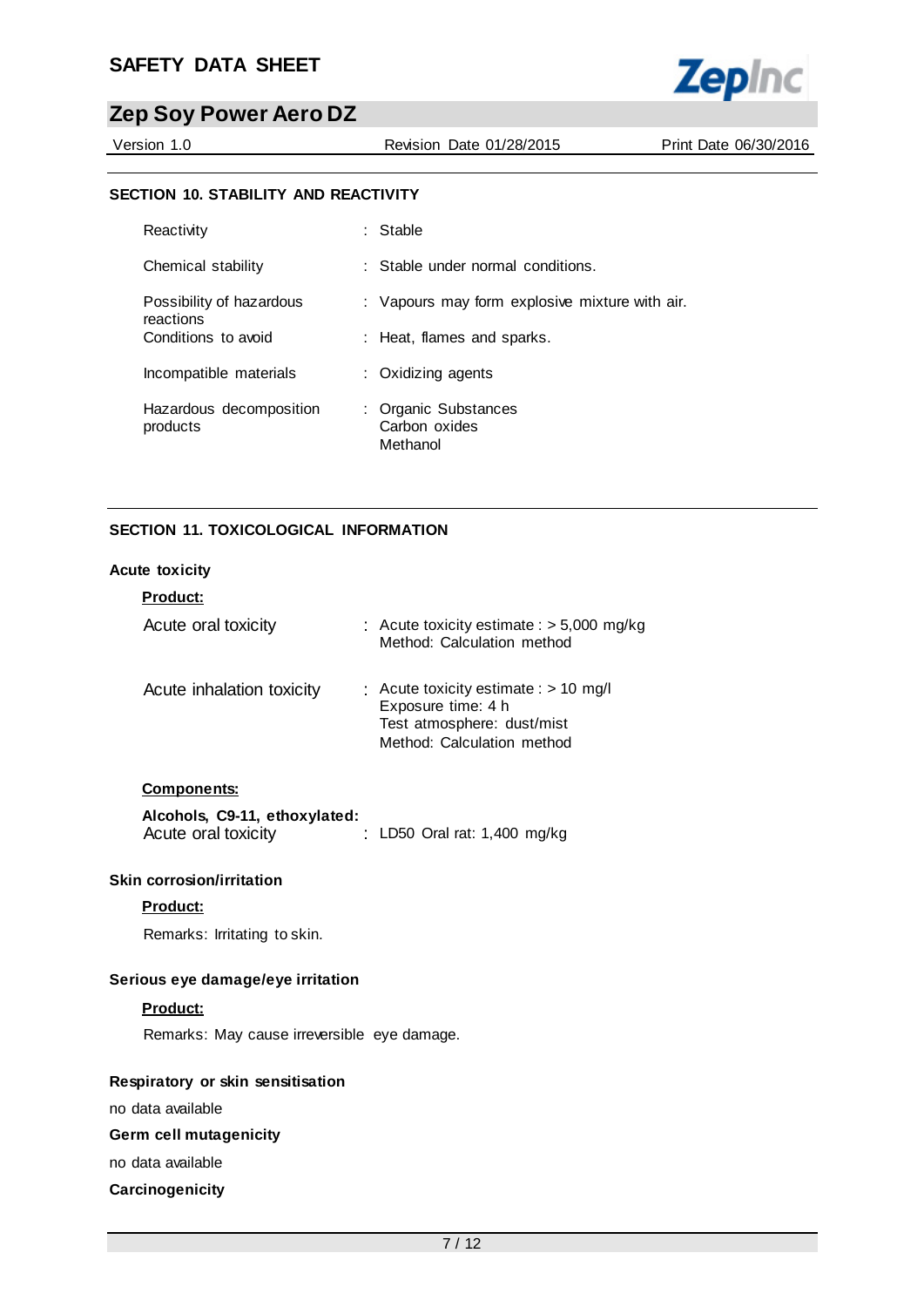

Version 1.0 Revision Date 01/28/2015 Print Date 06/30/2016

no data available

#### **Reproductive toxicity**

no data available

**Distillates (petroleum), hydrotreated light: Alcohols, C9-11, ethoxylated: carbon dioxide: 1,2,4-trimethylbenzene: mesitylene: 1,2,3-trimethylbenzene: Alcohols, C12-16, ethoxylated:**

#### **STOT - single exposure**

no data available

#### **STOT - repeated exposure**

no data available

#### **Aspiration toxicity**

no data available

#### **Further information**

**Product:**

Remarks: no data available

Remarks: no data available

#### **Components:**

**Distillates (petroleum), hydrotreated light:** Remarks: no data available

#### **SECTION 12. ECOLOGICAL INFORMATION**

#### **Ecotoxicity**

no data available

**Persistence and degradability**

no data available **Bioaccumulative potential**

#### **Product:**

Partition coefficient: n-: Remarks: no data available octanol/water

#### **Mobility in soil**

no data available

### **Other adverse effects**

no data available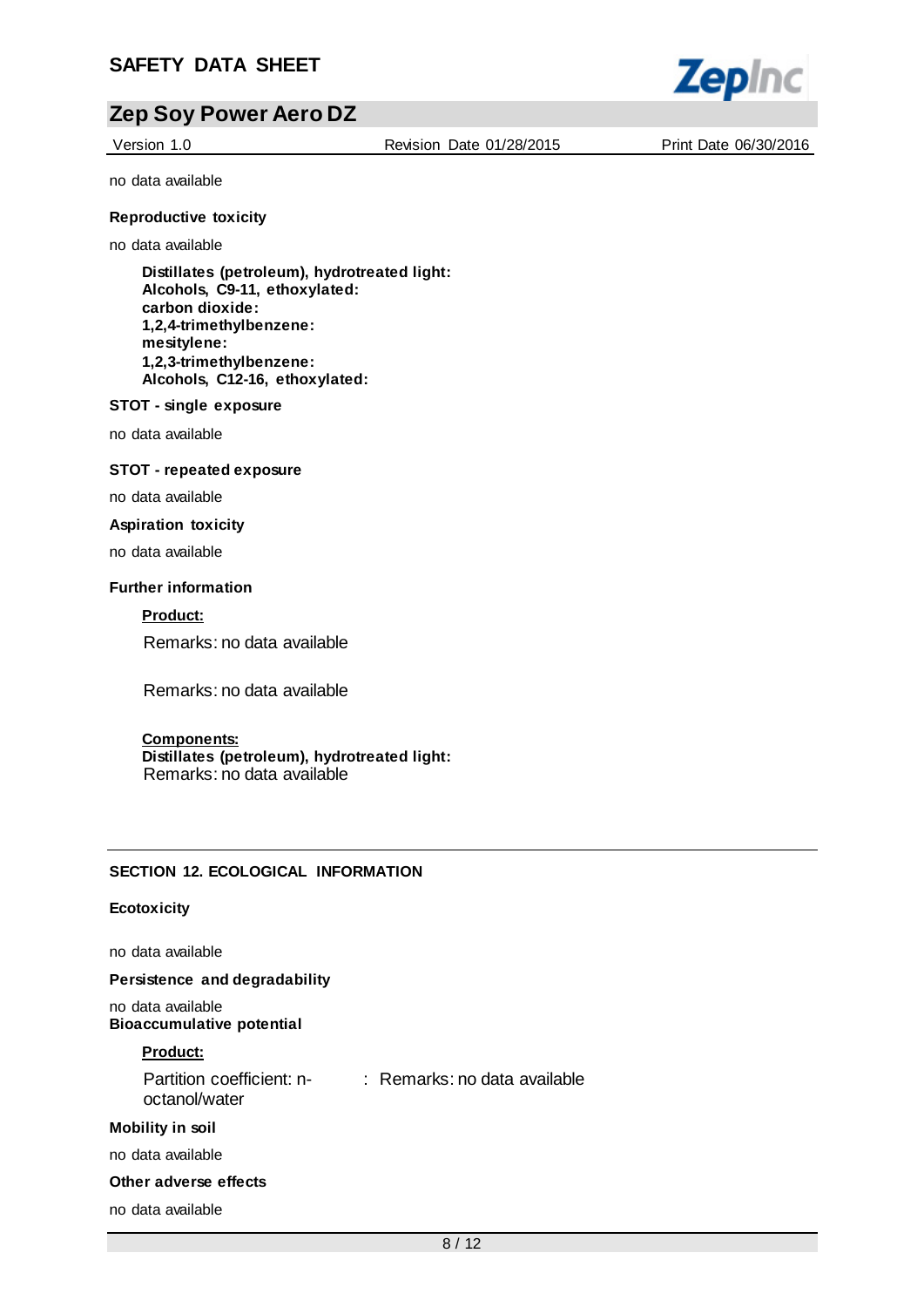

| Version 1.0                                                        | Revision Date 01/28/2015                                                                                                                                                       | Print Date 06/30/2016 |
|--------------------------------------------------------------------|--------------------------------------------------------------------------------------------------------------------------------------------------------------------------------|-----------------------|
| <u>Product:</u>                                                    |                                                                                                                                                                                |                       |
| Regulation                                                         | 40 CFR Protection of Environment; Part 82 Protection of<br>Stratospheric Ozone - CAA Section 602 Class I<br><b>Substances</b>                                                  |                       |
| <b>Remarks</b>                                                     | This product neither contains, nor was manufactured<br>with a Class I or Class II ODS as defined by the U.S.<br>Clean Air Act Section 602 (40 CFR 82, Subpt. A, App.A<br>+ B). |                       |
| Additional ecological                                              | : no data available                                                                                                                                                            |                       |
| information                                                        | An environmental hazard cannot be excluded in the<br>event of unprofessional handling or disposal., Toxic to<br>aquatic life with long lasting effects.                        |                       |
| <b>Components:</b><br>Distillates (petroleum), hydrotreated light: |                                                                                                                                                                                |                       |
| Additional ecological                                              | : no data available                                                                                                                                                            |                       |

## **SECTION 13. DISPOSAL CONSIDERATIONS**

information

| Disposal methods       |                                                                                                                                                                                                                          |
|------------------------|--------------------------------------------------------------------------------------------------------------------------------------------------------------------------------------------------------------------------|
| Waste from residues    | : The product should not be allowed to enter drains, water<br>courses or the soil.<br>Do not contaminate ponds, waterways or ditches with<br>chemical or used container.<br>Send to a licensed waste management company. |
| Contaminated packaging | : Empty remaining contents.<br>Dispose of as unused product.<br>Do not re-use empty containers.<br>Do not burn, or use a cutting torch on, the empty drum.                                                               |

## **SECTION 14. TRANSPORT INFORMATION**

## **International regulation**

| <b>IATA-DGR</b>                             |                       |
|---------------------------------------------|-----------------------|
| UN/ID No.                                   | 1950                  |
| Proper shipping name                        | : Aerosols, flammable |
| Class                                       | $\therefore$ 2.1      |
| Packing group                               | : Not Assigned        |
| Labels                                      | : 2.1                 |
| Packing instruction (cargo<br>aircraft)     | : 203                 |
| Packing instruction<br>(passenger aircraft) | : 203                 |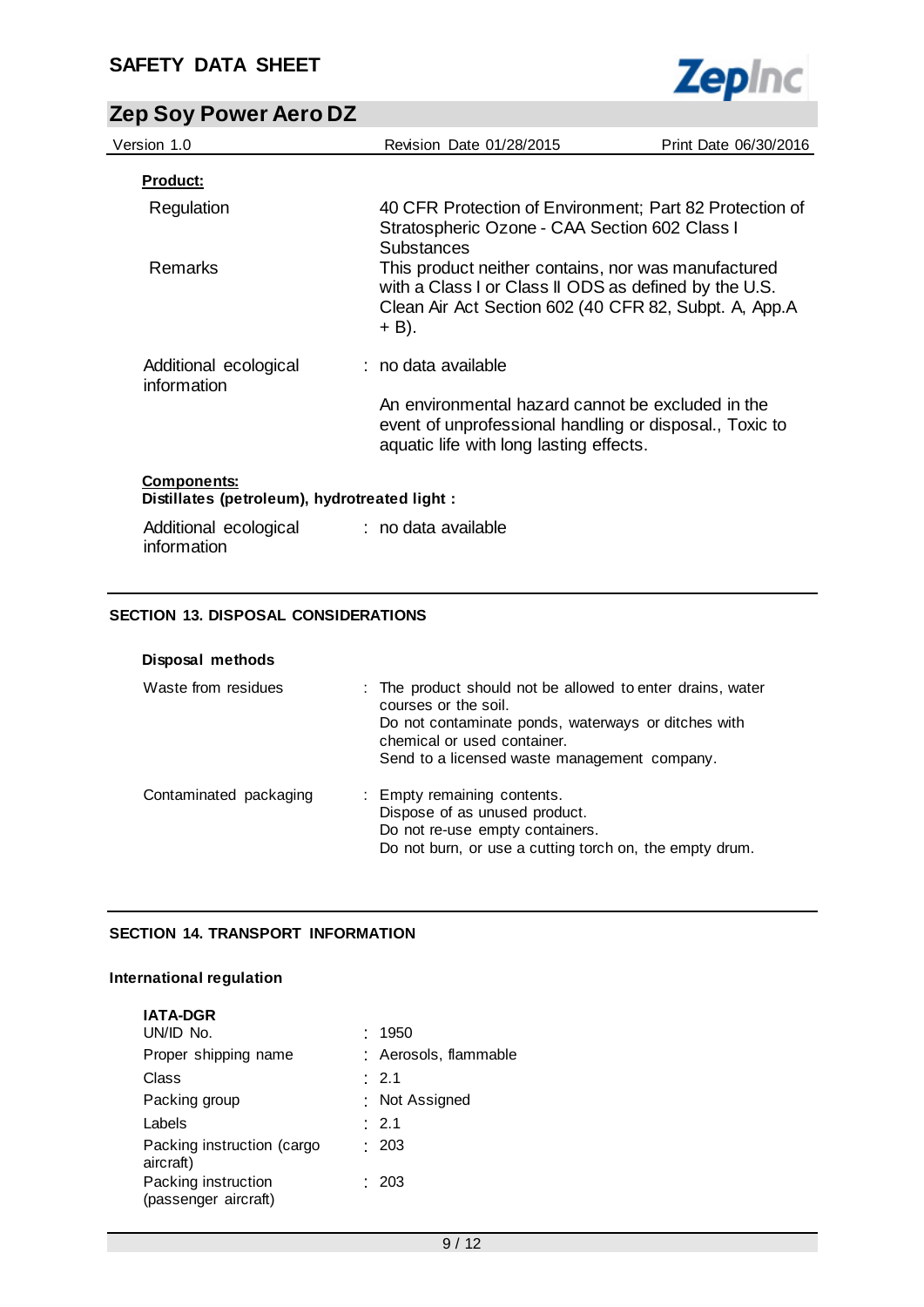

Version 1.0 Revision Date 01/28/2015 Print Date 06/30/2016

| <b>IMDG-Code</b>     |             |                |
|----------------------|-------------|----------------|
| UN number            | .1950       |                |
| Proper shipping name |             | · AEROSOLS     |
| Class                | $\cdot$ 2.1 |                |
| Packing group        |             | : Not Assigned |
| Labels               | $\cdot$ 2.1 |                |
| EmS Code             |             | : F-D, S-U     |
| Marine pollutant     | no          |                |

## **Transport in bulk according to Annex II of MARPOL 73/78 and the IBC Code**

Not applicable for product as supplied.

#### **National Regulations**

| : Aerosols     |
|----------------|
|                |
| : Not Assigned |
|                |
|                |
|                |
|                |

#### **Special precautions for user**

not applicable

## **SECTION 15. REGULATORY INFORMATION**

## **EPCRA - Emergency Planning and Community Right-to-Know Act**

#### **CERCLA Reportable Quantity**

| Components | CAS-No. | Component RQ  <br>(lbs) | Calculated product RQ<br>(lbs) |
|------------|---------|-------------------------|--------------------------------|
| benzene    | 71-43-2 |                         |                                |

\*: Calculated RQ exceeds reasonably attainable upper limit.

#### **SARA 304 Extremely Hazardous Substances Reportable Quantity**

This material does not contain any components with a section 304 EHS RQ.

| SARA 311/312 Hazards | : Fire Hazard                     |
|----------------------|-----------------------------------|
|                      | Sudden Release of Pressure Hazard |
|                      | Acute Health Hazard               |
|                      | Chronic Health Hazard             |
|                      |                                   |

#### **SARA 302** : SARA 302: No chemicals in this material are subject to the reporting requirements of SARA Title III, Section 302.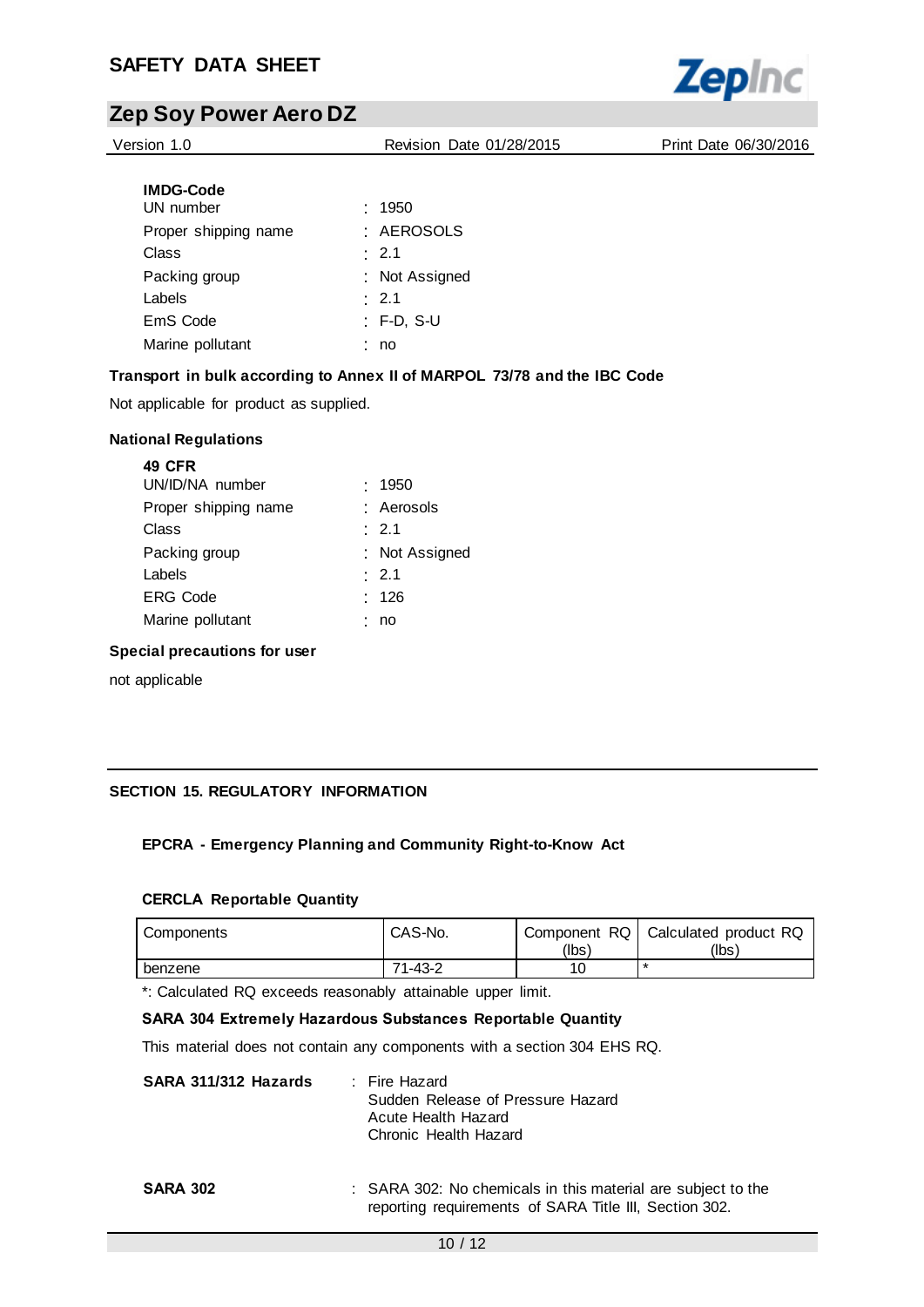

| Version 1.0               | <b>Revision Date 01/28/2015</b>                                                                           |               | Print Date 06/30/2016 |
|---------------------------|-----------------------------------------------------------------------------------------------------------|---------------|-----------------------|
| <b>SARA 313</b>           | : The following components are subject to reporting levels<br>established by SARA Title III, Section 313: |               |                       |
|                           | 1,2,4-trimethylbenzene                                                                                    | $95 - 63 - 6$ | 2.5082 %              |
| <b>California Prop 65</b> | WARNING! This product contains a chemical known to the<br>State of California to cause cancer.            |               |                       |
| cumene                    |                                                                                                           | $98 - 82 - 8$ |                       |
| benzene                   |                                                                                                           | 71-43-2       |                       |
|                           | WARNING: This product contains a chemical known to the                                                    |               |                       |
|                           | State of California to cause birth defects or other reproductive<br>harm.                                 |               |                       |
| toluene                   |                                                                                                           | 108-88-3      |                       |
| benzene                   |                                                                                                           | 71-43-2       |                       |
|                           | The components of this product are reported in the following inventories:                                 |               |                       |

| <b>TSCA</b><br><b>DSL</b> | On TSCA Inventory<br>This product contains one or several components that are not on the |
|---------------------------|------------------------------------------------------------------------------------------|
|                           | Canadian DSL nor NDSL.                                                                   |
| <b>AICS</b>               | On the inventory, or in compliance with the inventory                                    |
| <b>NZIoC</b>              | Not in compliance with the inventory                                                     |
| <b>PICCS</b>              | Not in compliance with the inventory                                                     |
| <b>IECSC</b>              | Not in compliance with the inventory                                                     |

### **Inventory Acronym and Validity Area Legend:**

AICS (Australia), DSL (Canada), IECSC (China), REACH (European Union), ENCS (Japan), ISHL (Japan), KECI (Korea), NZIoC (New Zealand), PICCS (Philippines), TSCA (USA)

## **SECTION 16. OTHER INFORMATION**



## OSHA GHS Label Information: